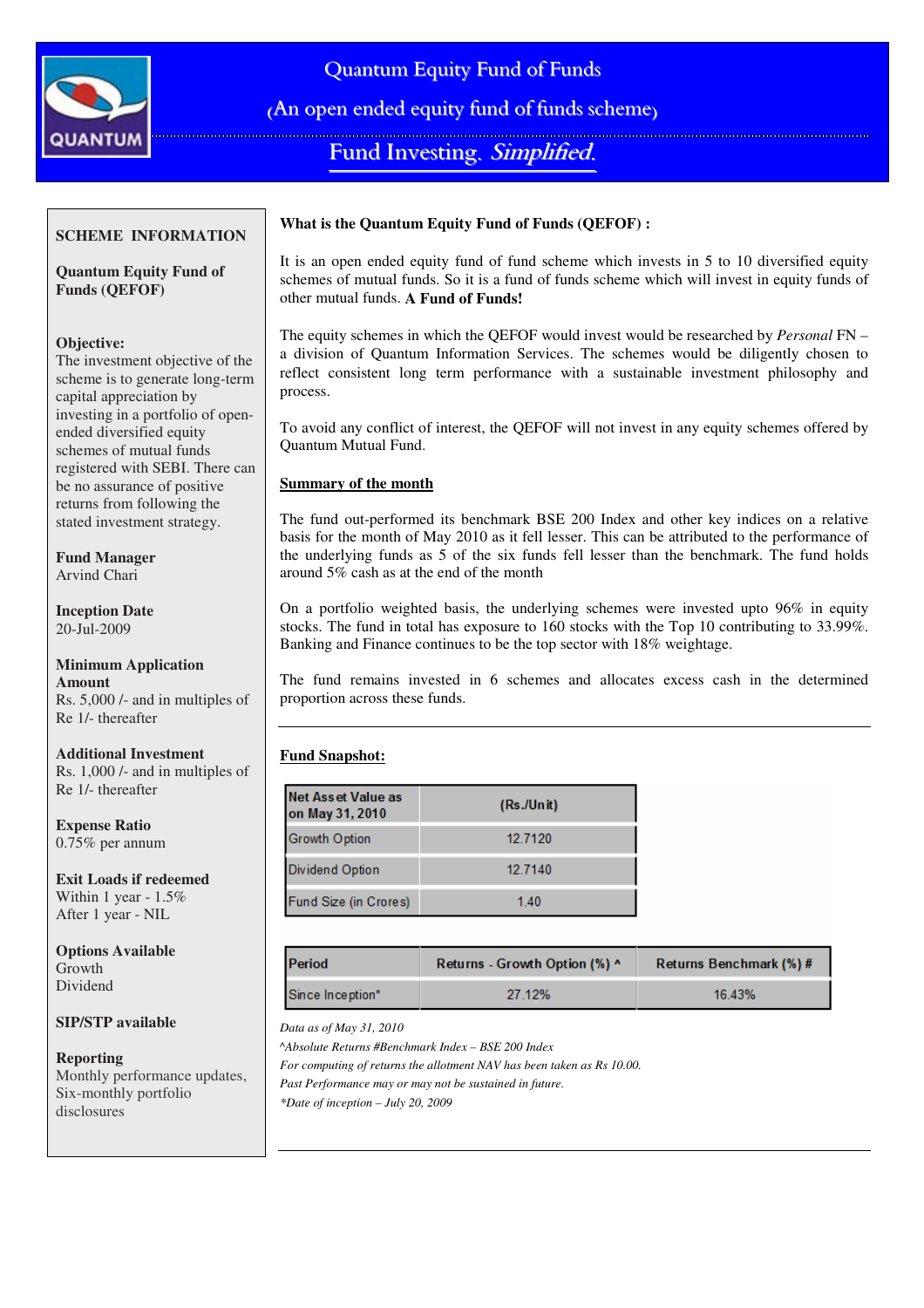## **Table 1:** *Performance of QEFOF against benchmark indices and peer average*

|                                           | <b>Absolute Returns since Inception*</b> |  |
|-------------------------------------------|------------------------------------------|--|
| <b>QEFOF (Growth Option)</b>              | 27.12%                                   |  |
| Average of all diversified equity schemes | 24.79%                                   |  |
| <b>BSE 200 Index (Benchmark)</b>          | 16.43%                                   |  |
| <b>BSE 30 Sensex Index</b>                | 11.54%                                   |  |
| <b>S&amp;P CNX Nifty</b>                  | 12.97%                                   |  |

*Data as on May 31, 2010; Source – ACE MF Returns: Absolute. Benchmark is BSE 200 Index.* 

*For compilation of returns the allotment NAV has been taken as Rs 10.00.* 

*Past performance may or may not sustain in future.* 

*\*Date of Inception – July 20, 2009* 

### *Table 2: Risk and Return Numbers for QEFOF*

| <b>Absolute Returns</b>   | <b>QEFOF</b> | <b>BSE 200 Index</b> |
|---------------------------|--------------|----------------------|
| <b>Mean Return</b>        | $0.12\%$     | $0.08\%$             |
| <b>Standard Deviation</b> | $3.93\%$     | 5.22%                |
| <b>Beta</b>               | 0.77         | 1.00                 |
| <b>Sharpe Ratio</b>       | 0.41         | 0.33                 |
| <b>Inception Date</b>     | 20-Jul-2009  |                      |

*Data as on May 31, 2010; All the numbers are since Inception and based on Absolute Returns. The risk-free rate is taken as 3.29%.*

# **Table 3 – Underlying stocks and sectors held by the portfolio**

### **Top 10 Stocks Top 5 Sectors**

| <b>Stocks</b>             | <b>May 2010</b> | Apr 2010 |
|---------------------------|-----------------|----------|
| State Bank Of India       | 6.36%           | 6.45%    |
| ONGC Ltd.                 | 4.53%           | $3.55\%$ |
| Infosys Technologies Ltd. | 4.12%           | 4.31%    |
| <b>ICICI Bank Ltd.</b>    | 3.33%           | 3.88%    |
| Bank Of Baroda            | $3.04\%$        | 3.01%    |
| GAIL (India) Ltd.         | 2.80%           | 2.63%    |
| Larsen & Toubro Ltd.      | 2.67%           | 2.69%    |
| <b>ITC</b> Ltd.           | 2.58%           | 2.17%    |
| Titan Industries Ltd.     | 2.29%           | 2.22%    |
| Reliance Industries Ltd.  | 2.27%           | 2.26%    |



#### *Data as on May 31, 2010; Source – ACE MF*

*Portfolio of the scheme is subject to changes within the provision of the Scheme Information Document.*

## To know more about QEFOF:

- Visit the section on FAQs http://www.quantummf.com/FAQ/Faq\_Quantum\_Equity\_Fund\_of\_Funds.aspx
- Read the **QEFOF Factsheet** http://www.quantummf.com/Downloads/PDFs/QEFOF-june10.pdf